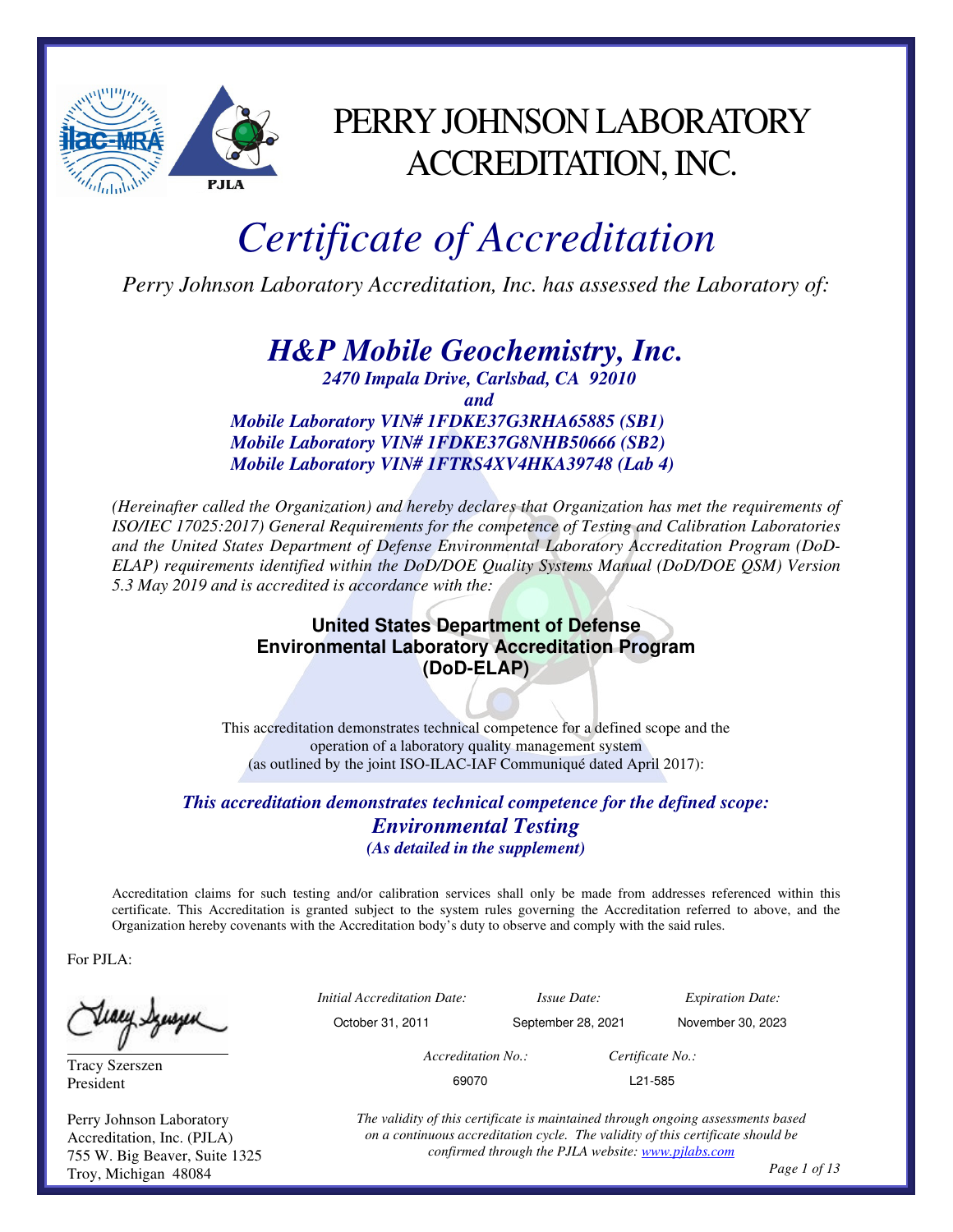

**H & P Mobile Geochemistry Inc.** 

2470 Impala Drive, Carlsbad, CA 92010 Contact Name: Lisa Eminhizer Phone: 760-804-9678

*Accreditation is granted to facility to perform the following testing:*

| <b>Matrix</b> | <b>Standard/Method</b> | <b>Technology</b> | Analyte                               |
|---------------|------------------------|-------------------|---------------------------------------|
| Air           | <b>H&amp;P 8260SV</b>  | <b>VOC</b>        | 1,1-Difluoroethane (LCC)              |
| Air           | <b>H&amp;P 8260SV</b>  | <b>VOC</b>        | 1,1,1,2-Tetrachloroethane             |
| Air           | H&P 8260SV             | <b>VOC</b>        | 1,1,1-Trichloroethane                 |
| Air           | <b>H&amp;P 8260SV</b>  | <b>VOC</b>        | 1,1,2,2-Tetrachloroethane             |
| Air           | <b>H&amp;P 8260SV</b>  | <b>VOC</b>        | 1,1,2-Trichloroethane                 |
| Air           | <b>H&amp;P 8260SV</b>  | <b>VOC</b>        | 1,1,2-Trichlorotrifluoroethane (F113) |
| Air           | <b>H&amp;P 8260SV</b>  | <b>VOC</b>        | 1,1-Dichloroethane                    |
| Air           | <b>H&amp;P 8260SV</b>  | <b>VOC</b>        | 1,1-Dichloroethene                    |
| Air           | <b>H&amp;P 8260SV</b>  | <b>VOC</b>        | 1,1-Dichloropropene                   |
| Air           | <b>H&amp;P 8260SV</b>  | <b>VOC</b>        | 1,2,3-Trichlorobenzene                |
| Air           | <b>H&amp;P 8260SV</b>  | <b>VOC</b>        | 1,2,3-Trichloropropane                |
| Air           | <b>H&amp;P 8260SV</b>  | <b>VOC</b>        | 1,2,4-Trichlorobenzene                |
| Air           | <b>H&amp;P 8260SV</b>  | <b>VOC</b>        | 1,2,4-Trimethylbenzene                |
| Air           | <b>H&amp;P 8260SV</b>  | <b>VOC</b>        | 1,2-Dibromo-3-chloropropane           |
| Air           | <b>H&amp;P 8260SV</b>  | <b>VOC</b>        | 1,2-Dibromoethane (EDB)               |
| Air           | <b>H&amp;P 8260SV</b>  | <b>VOC</b>        | 1,2-Dichlorobenzene                   |
| Air           | <b>H&amp;P 8260SV</b>  | <b>VOC</b>        | 1,2-Dichloroethane (EDC)              |
| Air           | <b>H&amp;P 8260SV</b>  | <b>VOC</b>        | 1,2-Dichloropropane                   |
| Air           | <b>H&amp;P 8260SV</b>  | <b>VOC</b>        | 1,3,5-Trimethylbenzene                |
| Air           | <b>H&amp;P 8260SV</b>  | <b>VOC</b>        | 1,3-Dichlorobenzene                   |
| Air           | <b>H&amp;P 8260SV</b>  | <b>VOC</b>        | 1,3-Dichloropropane                   |
| Air           | <b>H&amp;P 8260SV</b>  | <b>VOC</b>        | 1,4-Dichlorobenzene                   |
| Air           | <b>H&amp;P 8260SV</b>  | <b>VOC</b>        | 2,2-Dichloropropane                   |
| Air           | <b>H&amp;P 8260SV</b>  | <b>VOC</b>        | 2-Chlorotoluene                       |
| Air           | <b>H&amp;P 8260SV</b>  | <b>VOC</b>        | 4-Chlorotoluene                       |
| Air           | <b>H&amp;P 8260SV</b>  | <b>VOC</b>        | Benzene                               |
| Air           | <b>H&amp;P 8260SV</b>  | <b>VOC</b>        | Bromobenzene                          |
| Air           | <b>H&amp;P 8260SV</b>  | <b>VOC</b>        | Bromodichloromethane                  |
| Air           | <b>H&amp;P 8260SV</b>  | <b>VOC</b>        | Bromoform                             |
| Air           | H&P 8260SV             | <b>VOC</b>        | Bromomethane                          |
| Air           | <b>H&amp;P 8260SV</b>  | <b>VOC</b>        | Carbon tetrachloride                  |
| Air           | H&P 8260SV             | <b>VOC</b>        | Chlorobenzene                         |
| Air           | <b>H&amp;P 8260SV</b>  | <b>VOC</b>        | Chloroethane                          |
| Air           | <b>H&amp;P 8260SV</b>  | <b>VOC</b>        | Chloroform                            |
| Air           | <b>H&amp;P 8260SV</b>  | <b>VOC</b>        | Chloromethane                         |

*Issue: 09/2021 This supplement is in conjunction with certificate #L21-585 Page 2 of 13*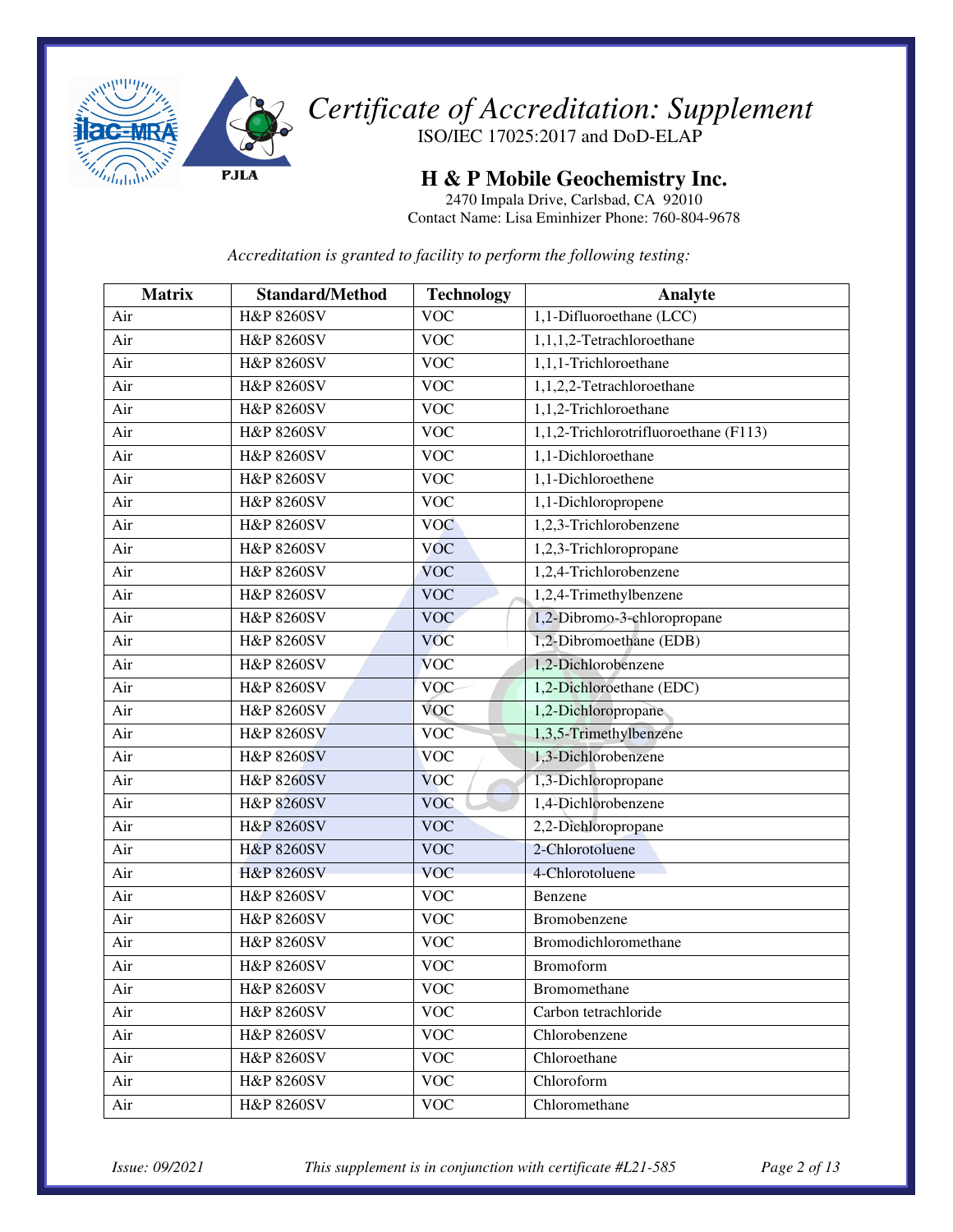

**H & P Mobile Geochemistry Inc.** 

2470 Impala Drive, Carlsbad, CA 92010 Contact Name: Lisa Eminhizer Phone: 760-804-9678

*Accreditation is granted to facility to perform the following testing:*

| <b>Matrix</b> | <b>Standard/Method</b> | <b>Technology</b> | Analyte                              |
|---------------|------------------------|-------------------|--------------------------------------|
| Air           | <b>H&amp;P 8260SV</b>  | <b>VOC</b>        | cis-1,2-Dichloroethene               |
| Air           | <b>H&amp;P 8260SV</b>  | <b>VOC</b>        | cis-1,3-Dichloropropene              |
| Air           | <b>H&amp;P 8260SV</b>  | <b>VOC</b>        | Dibromochloromethane                 |
| Air           | <b>H&amp;P 8260SV</b>  | <b>VOC</b>        | Dibromomethane                       |
| Air           | <b>H&amp;P 8260SV</b>  | <b>VOC</b>        | Dichlorodifluoromethane (F12)        |
| Air           | <b>H&amp;P 8260SV</b>  | <b>VOC</b>        | Diisopropyl ether (DIPE)             |
| Air           | <b>H&amp;P 8260SV</b>  | <b>VOC</b>        | Ethyl tertiary-butyl ether (ETBE)    |
| Air           | <b>H&amp;P 8260SV</b>  | <b>VOC</b>        | Ethylbenzene                         |
| Air           | <b>H&amp;P 8260SV</b>  | $\overline{VOC}$  | Hexachlorobutadiene                  |
| Air           | <b>H&amp;P 8260SV</b>  | <b>VOC</b>        | Isopropylbenzene (Cumene)            |
| Air           | <b>H&amp;P 8260SV</b>  | <b>VOC</b>        | $m, p$ -Xylene                       |
| Air           | <b>H&amp;P 8260SV</b>  | <b>VOC</b>        | Methyl tertiary-butyl ether (MTBE)   |
| Air           | <b>H&amp;P 8260SV</b>  | <b>VOC</b>        | Methylene chloride (Dichloromethane) |
| Air           | <b>H&amp;P 8260SV</b>  | <b>VOC</b>        | Naphthalene                          |
| Air           | <b>H&amp;P 8260SV</b>  | <b>VOC</b>        | n-Butylbenzene                       |
| Air           | <b>H&amp;P 8260SV</b>  | <b>VOC</b>        | n-Propylbenzene                      |
| Air           | <b>H&amp;P 8260SV</b>  | <b>VOC</b>        | o-Xylene                             |
| Air           | <b>H&amp;P 8260SV</b>  | <b>VOC</b>        | p-Isopropyltoluene                   |
| Air           | <b>H&amp;P 8260SV</b>  | <b>VOC</b>        | sec-Butylbenzene                     |
| Air           | <b>H&amp;P 8260SV</b>  | <b>VOC</b>        | Styrene                              |
| Air           | <b>H&amp;P 8260SV</b>  | <b>VOC</b>        | tert-Butylbenzene                    |
| Air           | <b>H&amp;P 8260SV</b>  | <b>VOC</b>        | Tertiary-amyl methyl ether (TAME)    |
| Air           | <b>H&amp;P 8260SV</b>  | <b>VOC</b>        | Tertiary-butyl alcohol (TBA)         |
| Air           | <b>H&amp;P 8260SV</b>  | <b>VOC</b>        | Tetrachloroethene                    |
| Air           | <b>H&amp;P 8260SV</b>  | <b>VOC</b>        | Toluene                              |
| Air           | <b>H&amp;P 8260SV</b>  | <b>VOC</b>        | trans-1,2-Dichloroethene             |
| Air           | <b>H&amp;P 8260SV</b>  | <b>VOC</b>        | trans-1,3-Dichloropropene            |
| Air           | <b>H&amp;P 8260SV</b>  | <b>VOC</b>        | Trichloroethene                      |
| Air           | <b>H&amp;P 8260SV</b>  | <b>VOC</b>        | Trichlorofluoromethane (F11)         |
| Air           | <b>H&amp;P 8260SV</b>  | <b>VOC</b>        | Vinyl chloride                       |
| Air           | EPA TO15               | <b>VOC</b>        | 1,1,1,2- Tetrachloroethane           |
| Air           | EPA TO15               | <b>VOC</b>        | 1,1,2,2-Tetrachloroethane            |
| Air           | EPA TO15               | <b>VOC</b>        | 1,1,1-Trichloroethane                |
| Air           | EPA TO15               | <b>VOC</b>        | 1,1,2-Trichloroethane                |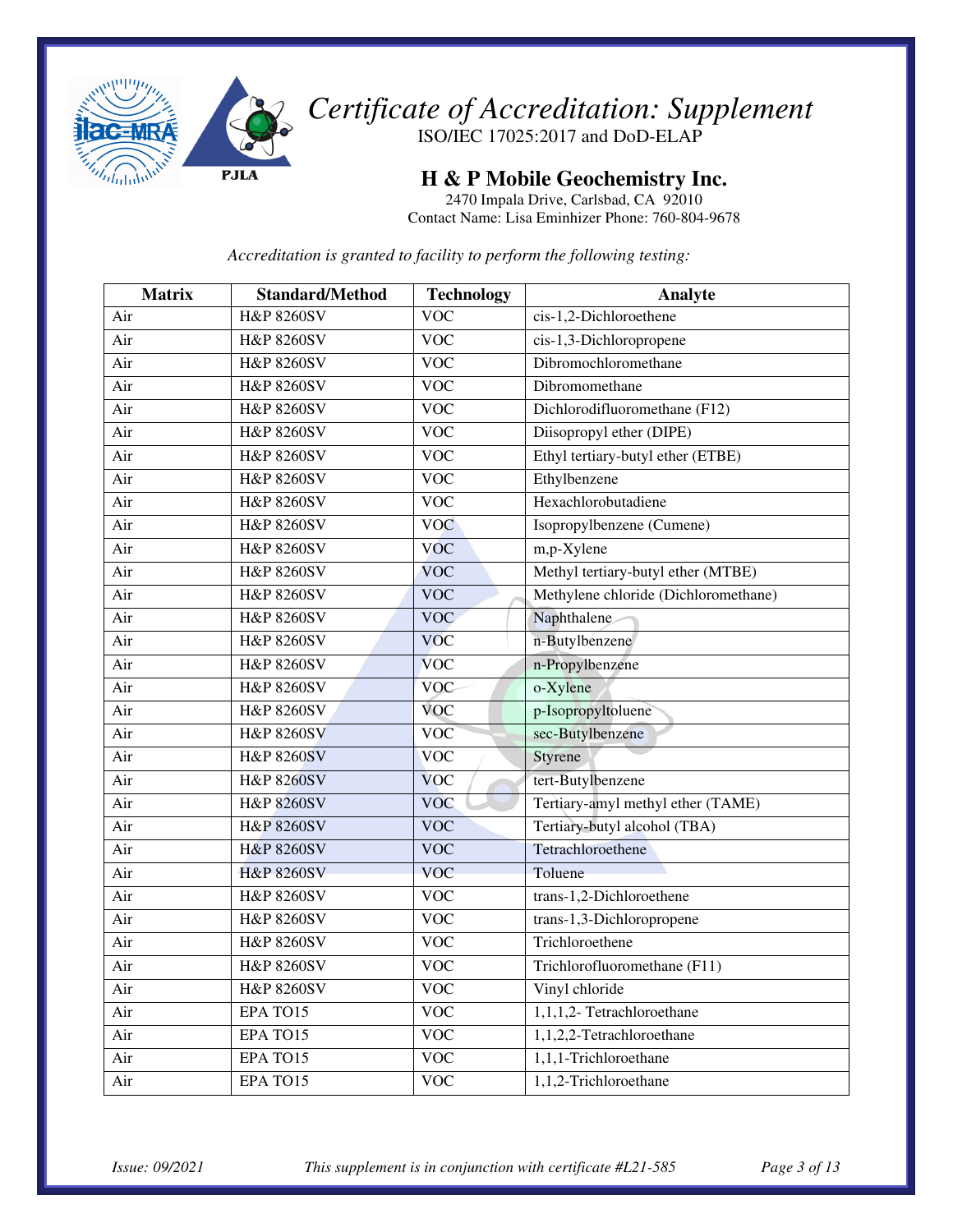

**H & P Mobile Geochemistry Inc.** 

2470 Impala Drive, Carlsbad, CA 92010 Contact Name: Lisa Eminhizer Phone: 760-804-9678

*Accreditation is granted to facility to perform the following testing:*

| <b>Matrix</b> | <b>Standard/Method</b> | <b>Technology</b> | Analyte                               |
|---------------|------------------------|-------------------|---------------------------------------|
| Air           | EPA TO15               | <b>VOC</b>        | 1,1,2-Trichlorotrifluoroethane (F113) |
| Air           | EPA TO15               | <b>VOC</b>        | 1,1-Dichloroethane                    |
| Air           | EPA TO15               | <b>VOC</b>        | 1,1-Dichloroethene                    |
| Air           | EPA TO15               | <b>VOC</b>        | 1,2,4-Trichlorobenzene                |
| Air           | EPA TO15               | <b>VOC</b>        | 1,2,4-Trimethylbenzene                |
| Air           | EPA TO15               | <b>VOC</b>        | 1,2-Dibromoethane                     |
| Air           | EPA TO15               | <b>VOC</b>        | 1,2-Dichlorobenzene                   |
| Air           | EPA TO15               | <b>VOC</b>        | 1,2-Dichloroethane                    |
| Air           | EPA TO15               | <b>VOC</b>        | 1,2-Dichloropropane                   |
| Air           | EPA TO15               | <b>VOC</b>        | 1,3,5-Trimethylbenzene                |
| Air           | EPA TO15               | <b>VOC</b>        | 1,3-Butadiene                         |
| Air           | EPA TO15               | <b>VOC</b>        | 1,3-Dichlorobenzene                   |
| Air           | EPA TO15               | <b>VOC</b>        | 1,4-Dichlorobenzene                   |
| Air           | EPA TO15               | <b>VOC</b>        | 2-Butanone                            |
| Air           | EPA TO15               | <b>VOC</b>        | 2-hexanone                            |
| Air           | EPA TO15               | <b>VOC</b>        | 4-ethytoluene                         |
| Air           | EPA TO15               | <b>VOC</b>        | 4-Methyl-2-Pentanone                  |
| Air           | EPA TO15               | <b>VOC</b>        | Acetone                               |
| Air           | EPA TO15               | <b>VOC</b>        | Benzene                               |
| Air           | EPA TO15               | <b>VOC</b>        | Bromodichloromethane                  |
| Air           | EPA TO15               | <b>VOC</b>        | <b>Bromoform</b>                      |
| Air           | EPA TO15               | <b>VOC</b>        | Bromomethane                          |
| Air           | EPA TO15               | <b>VOC</b>        | Carbon Disulfide                      |
| Air           | EPA TO15               | <b>VOC</b>        | Carbon Tetrachloride                  |
| Air           | EPA TO15               | <b>VOC</b>        | Chlorobenzene                         |
| Air           | EPA TO15               | <b>VOC</b>        | Chloroethane                          |
| Air           | EPA TO15               | <b>VOC</b>        | Chloroform                            |
| Air           | EPA TO15               | <b>VOC</b>        | Chloromethane                         |
| Air           | EPA TO15               | <b>VOC</b>        | cis-1,2-dichloroethene                |
| Air           | EPA TO15               | <b>VOC</b>        | cis-1,3-Dichloropropene               |
| Air           | EPA TO15               | <b>VOC</b>        | Cyclohexane                           |
| Air           | EPA TO15               | <b>VOC</b>        | Dibromochloromethane                  |
| Air           | EPA TO15               | <b>VOC</b>        | Dichlorodifluoromethane               |
| Air           | EPA TO15               | <b>VOC</b>        | Dichlorotetrafluoroethane             |
| Air           | EPA TO15               | <b>VOC</b>        | <b>Ethyl Acetate</b>                  |
| Air           | EPA TO15               | <b>VOC</b>        | Ethyl tert-Butyl Ether                |

*Issue: 09/2021 This supplement is in conjunction with certificate #L21-585 Page 4 of 13*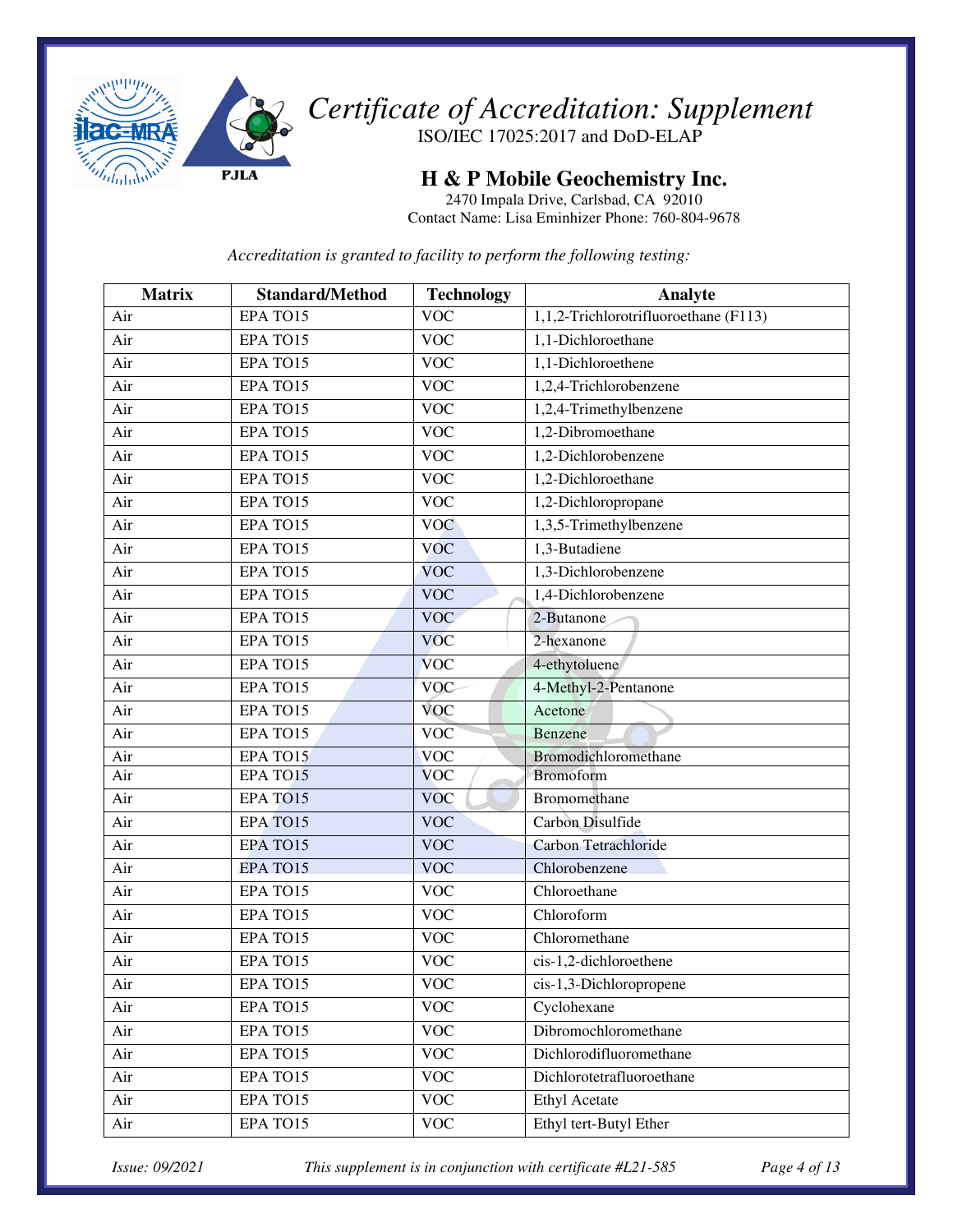

**H & P Mobile Geochemistry Inc.** 

2470 Impala Drive, Carlsbad, CA 92010 Contact Name: Lisa Eminhizer Phone: 760-804-9678

*Accreditation is granted to the facility to perform the following testing:* 

| <b>Matrix</b> | <b>Standard/Method</b>               | <b>Technology</b> | Analyte                       |
|---------------|--------------------------------------|-------------------|-------------------------------|
| Air           | EPA TO15                             | <b>VOC</b>        | Ethylbenzene                  |
| Air           | EPA TO15                             | <b>VOC</b>        | Hexachlorobutadiene           |
| Air           | EPA TO15                             | <b>VOC</b>        | m,p-xylene                    |
| Air           | EPA TO15                             | <b>VOC</b>        | Methyl tert-Butyl Ether       |
| Air           | EPA TO15                             | <b>VOC</b>        | Methylene Chloride            |
| Air           | EPA TO15                             | <b>VOC</b>        | Naphthalene                   |
| Air           | EPA TO15                             | <b>VOC</b>        | n-Heptane                     |
| Air           | EPA TO15                             | <b>VOC</b>        | n-Hexane                      |
| Air           | EPA TO15                             | <b>VOC</b>        | n-Propylbenzene               |
| Air           | EPA TO15                             | <b>VOC</b>        | o-xylene                      |
| Air           | EPA TO15                             | <b>VOC</b>        | Propene                       |
| Air           | EPA TO15                             | <b>VOC</b>        | Styrene                       |
| Air           | EPA TO <sub>15</sub>                 | <b>VOC</b>        | tert-Amyl Methyl Ether        |
| Air           | EPA TO15                             | <b>VOC</b>        | Tetrachloroethene             |
| Air           | EPA TO15                             | <b>VOC</b>        | Toluene                       |
| Air           | EPA TO15                             | <b>VOC</b>        | trans-1,2-Dichloroethene      |
| Air           | EPA TO15                             | <b>VOC</b>        | trans-1,3-Dichloropene        |
| Air           | EPA TO15                             | <b>VOC</b>        | Trichloroethene               |
| Air           | EPA TO15                             | <b>VOC</b>        | Trichlorofluoromethane        |
| Air           | EPA TO15                             | <b>VOC</b>        | Vinyl Chloride                |
|               | <b>VIN # 1FDKE37G3RHA65885 (SB1)</b> |                   |                               |
| <b>Matrix</b> | <b>Standard/Method</b>               | <b>Technology</b> | Analyte                       |
| Air           | <b>H&amp;P 8260SV</b>                | <b>VOC</b>        | 1,1-Difluoroethane (LCC)      |
| Air           | <b>H&amp;P 8260SV</b>                | <b>VOC</b>        | 1,1,1,2-Tetrachloroethane     |
| Air           | <b>H&amp;P 8260SV</b>                | <b>VOC</b>        | 1,1,1-Trichloroethane         |
| Air           | <b>H&amp;P 8260SV</b>                | <b>VOC</b>        | 1,1,2,2-Tetrachloroethane     |
| $\cdot$       | TT0 D02001                           | $\sqrt{2}$        | $1.10 \text{ m} \cdot 11 = 1$ |

| Air | <b>H&amp;P 8260SV</b> | <b>VOC</b> | 1,1,2-Trichloroethane                 |
|-----|-----------------------|------------|---------------------------------------|
| Air | <b>H&amp;P 8260SV</b> | <b>VOC</b> | 1,1,2-Trichlorotrifluoroethane (F113) |
| Air | <b>H&amp;P 8260SV</b> | VOC.       | 1,1-Dichloroethane                    |
| Air | <b>H&amp;P 8260SV</b> | <b>VOC</b> | 1,1-Dichloroethene                    |
| Air | <b>H&amp;P 8260SV</b> | VOC.       | 1,1-Dichloropropene                   |
| Air | <b>H&amp;P 8260SV</b> | VOC.       | 1,2,3-Trichlorobenzene                |
| Air | <b>H&amp;P 8260SV</b> | <b>VOC</b> | 1,2,3-Trichloropropane                |
| Air | <b>H&amp;P 8260SV</b> | <b>VOC</b> | 1,2,4-Trichlorobenzene                |
| Air | <b>H&amp;P 8260SV</b> | <b>VOC</b> | 1,2,4-Trimethylbenzene                |
| Air | <b>H&amp;P 8260SV</b> | VOC.       | 1,2-Dibromo-3-chloropropane           |
| Air | <b>H&amp;P 8260SV</b> | VOC.       | 1,2-Dibromoethane (EDB)               |
| Air | <b>H&amp;P 8260SV</b> | <b>VOC</b> | 1.2-Dichlorobenzene                   |
|     |                       |            |                                       |

*Issue: 09/2021 This supplement is in conjunction with certificate #L21-585 Page 5 of 13*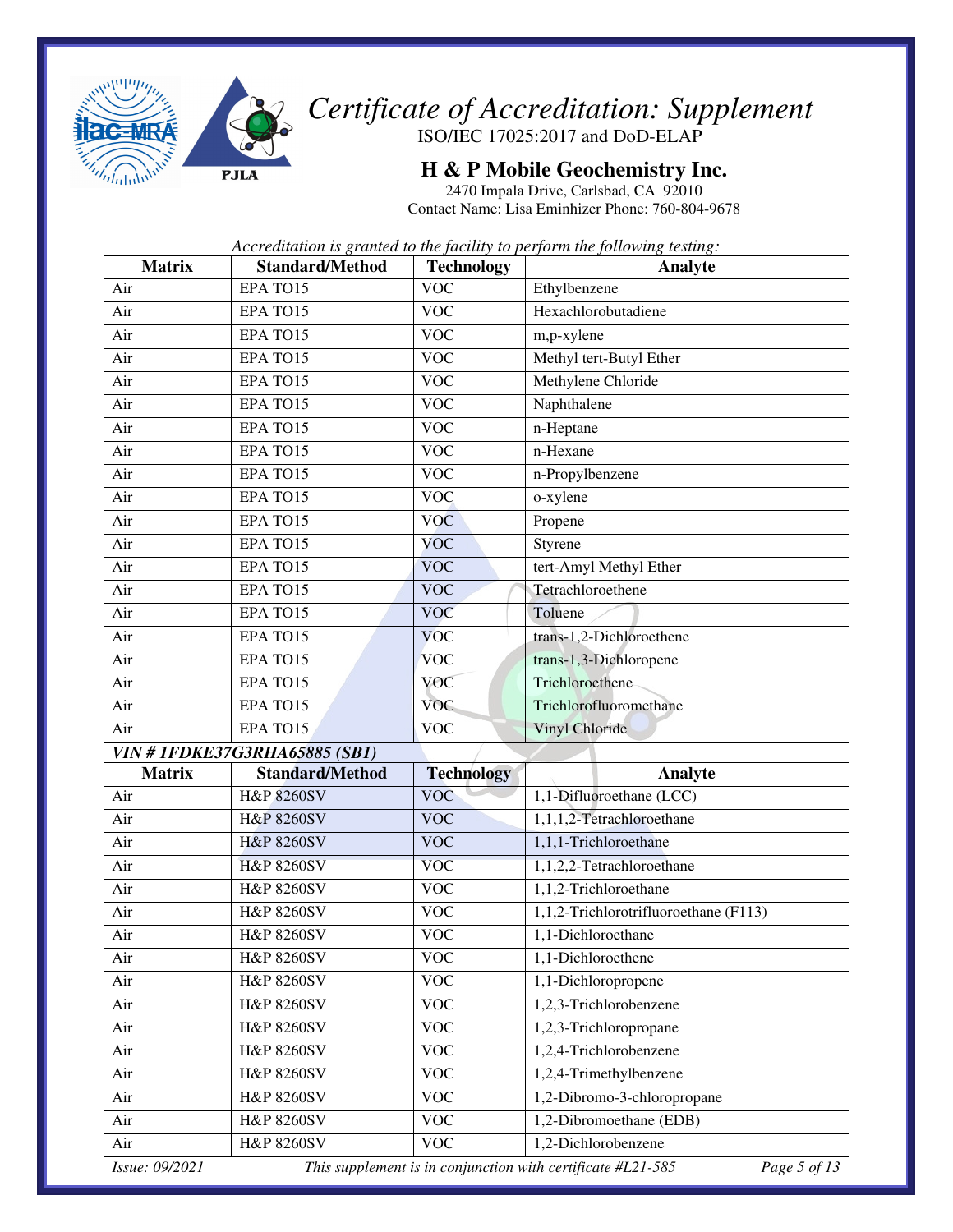

ISO/IEC 17025:2017 and DoD-ELAP

#### **H & P Mobile Geochemistry Inc.**

2470 Impala Drive, Carlsbad, CA 92010 Contact Name: Lisa Eminhizer Phone: 760-804-9678

*Accreditation is granted to the facility to perform the following testing:* 

| <b>VIN # 1FDKE37G3RHA65885 (SB1)</b> |                        |                   |                                      |  |
|--------------------------------------|------------------------|-------------------|--------------------------------------|--|
| <b>Matrix</b>                        | <b>Standard/Method</b> | <b>Technology</b> | Analyte                              |  |
| Air                                  | <b>H&amp;P 8260SV</b>  | <b>VOC</b>        | 1,2-Dichloroethane (EDC)             |  |
| Air                                  | H&P 8260SV             | <b>VOC</b>        | 1,2-Dichloropropane                  |  |
| Air                                  | <b>H&amp;P 8260SV</b>  | <b>VOC</b>        | 1,3,5-Trimethylbenzene               |  |
| Air                                  | <b>H&amp;P 8260SV</b>  | <b>VOC</b>        | 1,3-Dichlorobenzene                  |  |
| Air                                  | <b>H&amp;P 8260SV</b>  | <b>VOC</b>        | 1,3-Dichloropropane                  |  |
| Air                                  | H&P 8260SV             | <b>VOC</b>        | 1,4-Dichlorobenzene                  |  |
| Air                                  | <b>H&amp;P 8260SV</b>  | <b>VOC</b>        | 2,2-Dichloropropane                  |  |
| Air                                  | <b>H&amp;P 8260SV</b>  | <b>VOC</b>        | 2-Chlorotoluene                      |  |
| Air                                  | <b>H&amp;P 8260SV</b>  | <b>VOC</b>        | 4-Chlorotoluene                      |  |
| Air                                  | <b>H&amp;P 8260SV</b>  | <b>VOC</b>        | Benzene                              |  |
| Air                                  | <b>H&amp;P 8260SV</b>  | <b>VOC</b>        | Bromobenzene                         |  |
| Air                                  | <b>H&amp;P 8260SV</b>  | <b>VOC</b>        | Bromodichloromethane                 |  |
| Air                                  | <b>H&amp;P 8260SV</b>  | <b>VOC</b>        | Bromoform                            |  |
| Air                                  | <b>H&amp;P 8260SV</b>  | <b>VOC</b>        | Bromomethane                         |  |
| Air                                  | <b>H&amp;P 8260SV</b>  | <b>VOC</b>        | Carbon tetrachloride                 |  |
| Air                                  | <b>H&amp;P 8260SV</b>  | <b>VOC</b>        | Chlorobenzene                        |  |
| Air                                  | H&P 8260SV             | <b>VOC</b>        | Chloroethane                         |  |
| Air                                  | <b>H&amp;P 8260SV</b>  | <b>VOC</b>        | Chloroform                           |  |
| Air                                  | <b>H&amp;P 8260SV</b>  | <b>VOC</b>        | Chloromethane                        |  |
| Air                                  | <b>H&amp;P 8260SV</b>  | <b>VOC</b>        | cis-1,2-Dichloroethene               |  |
| Air                                  | <b>H&amp;P 8260SV</b>  | <b>VOC</b>        | cis-1,3-Dichloropropene              |  |
| Air                                  | <b>H&amp;P 8260SV</b>  | <b>VOC</b>        | Dibromochloromethane                 |  |
| Air                                  | <b>H&amp;P 8260SV</b>  | <b>VOC</b>        | Dibromomethane                       |  |
| Air                                  | <b>H&amp;P 8260SV</b>  | <b>VOC</b>        | Dichlorodifluoromethane (F12)        |  |
| Air                                  | <b>H&amp;P 8260SV</b>  | <b>VOC</b>        | Diisopropyl ether (DIPE)             |  |
| Air                                  | <b>H&amp;P 8260SV</b>  | <b>VOC</b>        | Ethyl tertiary-butyl ether (ETBE)    |  |
| Air                                  | <b>H&amp;P 8260SV</b>  | <b>VOC</b>        | Ethylbenzene                         |  |
| Air                                  | <b>H&amp;P 8260SV</b>  | <b>VOC</b>        | Hexachlorobutadiene                  |  |
| Air                                  | <b>H&amp;P 8260SV</b>  | <b>VOC</b>        | Isopropylbenzene (Cumene)            |  |
| Air                                  | <b>H&amp;P 8260SV</b>  | <b>VOC</b>        | m,p-Xylene                           |  |
| Air                                  | <b>H&amp;P 8260SV</b>  | <b>VOC</b>        | Methyl tertiary-butyl ether (MTBE)   |  |
| Air                                  | <b>H&amp;P 8260SV</b>  | <b>VOC</b>        | Methylene chloride (Dichloromethane) |  |
| Air                                  | <b>H&amp;P 8260SV</b>  | <b>VOC</b>        | Naphthalene                          |  |
| Air                                  | <b>H&amp;P 8260SV</b>  | <b>VOC</b>        | n-Butylbenzene                       |  |
| Air                                  | <b>H&amp;P 8260SV</b>  | <b>VOC</b>        | n-Propylbenzene                      |  |

*Issue: 09/2021 This supplement is in conjunction with certificate #L21-585 Page 6 of 13*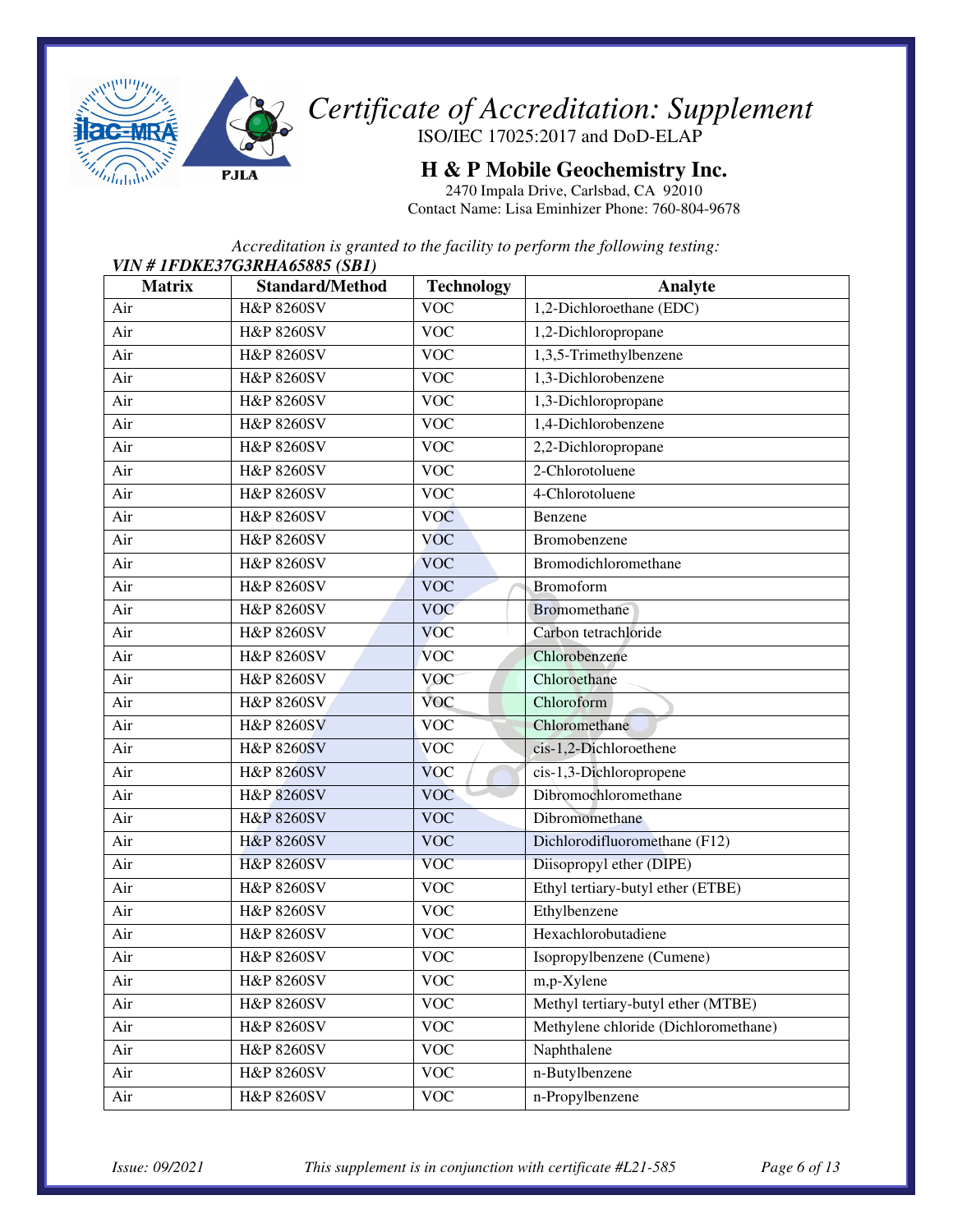

ISO/IEC 17025:2017 and DoD-ELAP

#### **H & P Mobile Geochemistry Inc.**

2470 Impala Drive, Carlsbad, CA 92010 Contact Name: Lisa Eminhizer Phone: 760-804-9678

*Accreditation is granted to the facility to perform the following testing:* 

#### *VIN # 1FDKE37G3RHA65885 (SB1)*

| <b>Matrix</b>                 | <b>Standard/Method</b> | <b>Technology</b> | Analyte                           |
|-------------------------------|------------------------|-------------------|-----------------------------------|
| Air                           | <b>H&amp;P 8260SV</b>  | <b>VOC</b>        | o-Xylene                          |
| Air                           | <b>H&amp;P 8260SV</b>  | <b>VOC</b>        | p-Isopropyltoluene                |
| Air                           | <b>H&amp;P 8260SV</b>  | <b>VOC</b>        | sec-Butylbenzene                  |
| Air                           | <b>H&amp;P 8260SV</b>  | <b>VOC</b>        | Styrene                           |
| Air                           | <b>H&amp;P 8260SV</b>  | <b>VOC</b>        | tert-Butylbenzene                 |
| Air                           | <b>H&amp;P 8260SV</b>  | <b>VOC</b>        | Tertiary-amyl methyl ether (TAME) |
| Air                           | <b>H&amp;P 8260SV</b>  | <b>VOC</b>        | Tertiary-butyl alcohol (TBA)      |
| Air                           | <b>H&amp;P 8260SV</b>  | <b>VOC</b>        | Tetrachloroethene                 |
| Air                           | <b>H&amp;P 8260SV</b>  | <b>VOC</b>        | Toluene                           |
| Air                           | <b>H&amp;P 8260SV</b>  | <b>VOC</b>        | trans-1,2-Dichloroethene          |
| Air                           | <b>H&amp;P 8260SV</b>  | <b>VOC</b>        | trans-1,3-Dichloropropene         |
| Air                           | <b>H&amp;P 8260SV</b>  | <b>VOC</b>        | Trichloroethene                   |
| Air                           | <b>H&amp;P 8260SV</b>  | <b>VOC</b>        | Trichlorofluoromethane (F11)      |
| Air                           | <b>H&amp;P 8260SV</b>  | <b>VOC</b>        | Vinyl chloride                    |
| VIN # 1FDKF37G8NHR50666 (SR2) |                        |                   |                                   |

#### *VIN # 1FDKE37G8NHB50666 (SB2)*

| <b>Matrix</b> | <b>Standard/Method</b> | <b>Technology</b> | Analyte                               |
|---------------|------------------------|-------------------|---------------------------------------|
| Air           | <b>H&amp;P 8260SV</b>  | <b>VOC</b>        | 1,1-Difluoroethane (LCC)              |
| Air           | <b>H&amp;P 8260SV</b>  | <b>VOC</b>        | 1,1,1,2-Tetrachloroethane             |
| Air           | <b>H&amp;P 8260SV</b>  | <b>VOC</b>        | 1,1,1-Trichloroethane                 |
| Air           | <b>H&amp;P 8260SV</b>  | <b>VOC</b>        | 1,1,2,2-Tetrachloroethane             |
| Air           | <b>H&amp;P 8260SV</b>  | <b>VOC</b>        | 1,1,2-Trichloroethane                 |
| Air           | <b>H&amp;P 8260SV</b>  | <b>VOC</b>        | 1,1,2-Trichlorotrifluoroethane (F113) |
| Air           | <b>H&amp;P 8260SV</b>  | <b>VOC</b>        | 1,1-Dichloroethane                    |
| Air           | <b>H&amp;P 8260SV</b>  | <b>VOC</b>        | 1,1-Dichloroethene                    |
| Air           | <b>H&amp;P 8260SV</b>  | <b>VOC</b>        | 1,1-Dichloropropene                   |
| Air           | <b>H&amp;P 8260SV</b>  | <b>VOC</b>        | 1,2,3-Trichlorobenzene                |
| Air           | <b>H&amp;P 8260SV</b>  | <b>VOC</b>        | 1,2,3-Trichloropropane                |
| Air           | H&P 8260SV             | <b>VOC</b>        | 1,2,4-Trichlorobenzene                |
| Air           | <b>H&amp;P 8260SV</b>  | <b>VOC</b>        | 1,2,4-Trimethylbenzene                |
| Air           | <b>H&amp;P 8260SV</b>  | <b>VOC</b>        | 1,2-Dibromo-3-chloropropane           |
| Air           | <b>H&amp;P 8260SV</b>  | <b>VOC</b>        | 1,2-Dibromoethane (EDB)               |
| Air           | <b>H&amp;P 8260SV</b>  | <b>VOC</b>        | 1,2-Dichlorobenzene                   |
| Air           | <b>H&amp;P 8260SV</b>  | <b>VOC</b>        | 1,2-Dichloroethane (EDC)              |
| Air           | <b>H&amp;P 8260SV</b>  | <b>VOC</b>        | 1,2-Dichloropropane                   |
| Air           | H&P 8260SV             | <b>VOC</b>        | 1,3,5-Trimethylbenzene                |

*Issue: 09/2021 This supplement is in conjunction with certificate #L21-585 Page 7 of 13*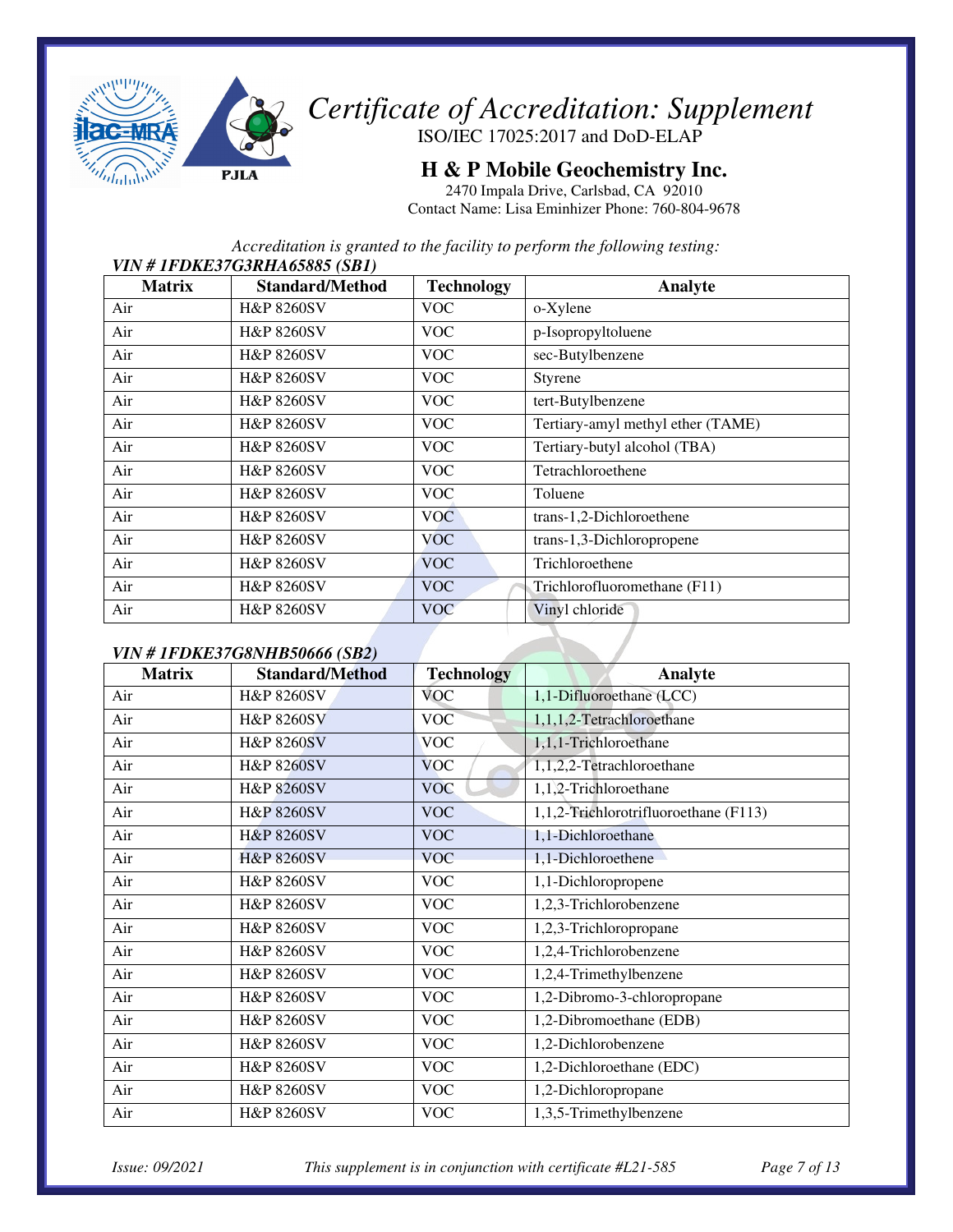

ISO/IEC 17025:2017 and DoD-ELAP

**H & P Mobile Geochemistry Inc.** 

2470 Impala Drive, Carlsbad, CA 92010 Contact Name: Lisa Eminhizer Phone: 760-804-9678

*Accreditation is granted to the facility to perform the following testing:* 

| <b>VIN # 1FDKE37G8NHB50666 (SB2)</b> |                        |                   |                                      |  |
|--------------------------------------|------------------------|-------------------|--------------------------------------|--|
| <b>Matrix</b>                        | <b>Standard/Method</b> | <b>Technology</b> | Analyte                              |  |
| Air                                  | <b>H&amp;P 8260SV</b>  | <b>VOC</b>        | 1,3-Dichlorobenzene                  |  |
| Air                                  | H&P 8260SV             | <b>VOC</b>        | 1,3-Dichloropropane                  |  |
| Air                                  | <b>H&amp;P 8260SV</b>  | <b>VOC</b>        | 1,4-Dichlorobenzene                  |  |
| Air                                  | <b>H&amp;P 8260SV</b>  | <b>VOC</b>        | 2,2-Dichloropropane                  |  |
| Air                                  | <b>H&amp;P 8260SV</b>  | <b>VOC</b>        | 2-Chlorotoluene                      |  |
| Air                                  | <b>H&amp;P 8260SV</b>  | <b>VOC</b>        | 4-Chlorotoluene                      |  |
| Air                                  | <b>H&amp;P 8260SV</b>  | <b>VOC</b>        | Benzene                              |  |
| Air                                  | <b>H&amp;P 8260SV</b>  | <b>VOC</b>        | Bromobenzene                         |  |
| Air                                  | <b>H&amp;P 8260SV</b>  | <b>VOC</b>        | Bromodichloromethane                 |  |
| Air                                  | <b>H&amp;P 8260SV</b>  | <b>VOC</b>        | <b>Bromoform</b>                     |  |
| Air                                  | <b>H&amp;P 8260SV</b>  | <b>VOC</b>        | Bromomethane                         |  |
| Air                                  | <b>H&amp;P 8260SV</b>  | <b>VOC</b>        | Carbon tetrachloride                 |  |
| Air                                  | <b>H&amp;P 8260SV</b>  | <b>VOC</b>        | Chlorobenzene                        |  |
| Air                                  | <b>H&amp;P 8260SV</b>  | <b>VOC</b>        | Chloroethane                         |  |
| Air                                  | <b>H&amp;P 8260SV</b>  | <b>VOC</b>        | Chloroform                           |  |
| Air                                  | <b>H&amp;P 8260SV</b>  | <b>VOC</b>        | Chloromethane                        |  |
| Air                                  | <b>H&amp;P 8260SV</b>  | <b>VOC</b>        | cis-1,2-Dichloroethene               |  |
| Air                                  | <b>H&amp;P 8260SV</b>  | <b>VOC</b>        | cis-1,3-Dichloropropene              |  |
| Air                                  | <b>H&amp;P 8260SV</b>  | <b>VOC</b>        | Dibromochloromethane                 |  |
| Air                                  | <b>H&amp;P 8260SV</b>  | <b>VOC</b>        | Dibromomethane                       |  |
| Air                                  | <b>H&amp;P 8260SV</b>  | <b>VOC</b>        | Dichlorodifluoromethane (F12)        |  |
| Air                                  | <b>H&amp;P 8260SV</b>  | <b>VOC</b>        | Diisopropyl ether (DIPE)             |  |
| Air                                  | <b>H&amp;P 8260SV</b>  | <b>VOC</b>        | Ethyl tertiary-butyl ether (ETBE)    |  |
| Air                                  | <b>H&amp;P 8260SV</b>  | <b>VOC</b>        | Ethylbenzene                         |  |
| Air                                  | <b>H&amp;P 8260SV</b>  | <b>VOC</b>        | Hexachlorobutadiene                  |  |
| Air                                  | <b>H&amp;P 8260SV</b>  | <b>VOC</b>        | Isopropylbenzene (Cumene)            |  |
| Air                                  | <b>H&amp;P 8260SV</b>  | <b>VOC</b>        | m,p-Xylene                           |  |
| Air                                  | <b>H&amp;P 8260SV</b>  | <b>VOC</b>        | Methyl tertiary-butyl ether (MTBE)   |  |
| Air                                  | <b>H&amp;P 8260SV</b>  | $\overline{V}OC$  | Methylene chloride (Dichloromethane) |  |
| Air                                  | H&P 8260SV             | <b>VOC</b>        | Naphthalene                          |  |
| Air                                  | <b>H&amp;P 8260SV</b>  | <b>VOC</b>        | n-Butylbenzene                       |  |
| Air                                  | H&P 8260SV             | <b>VOC</b>        | n-Propylbenzene                      |  |
| Air                                  | H&P 8260SV             | <b>VOC</b>        | o-Xylene                             |  |
| Air                                  | <b>H&amp;P 8260SV</b>  | <b>VOC</b>        | p-Isopropyltoluene                   |  |
| Air                                  | <b>H&amp;P 8260SV</b>  | <b>VOC</b>        | sec-Butylbenzene                     |  |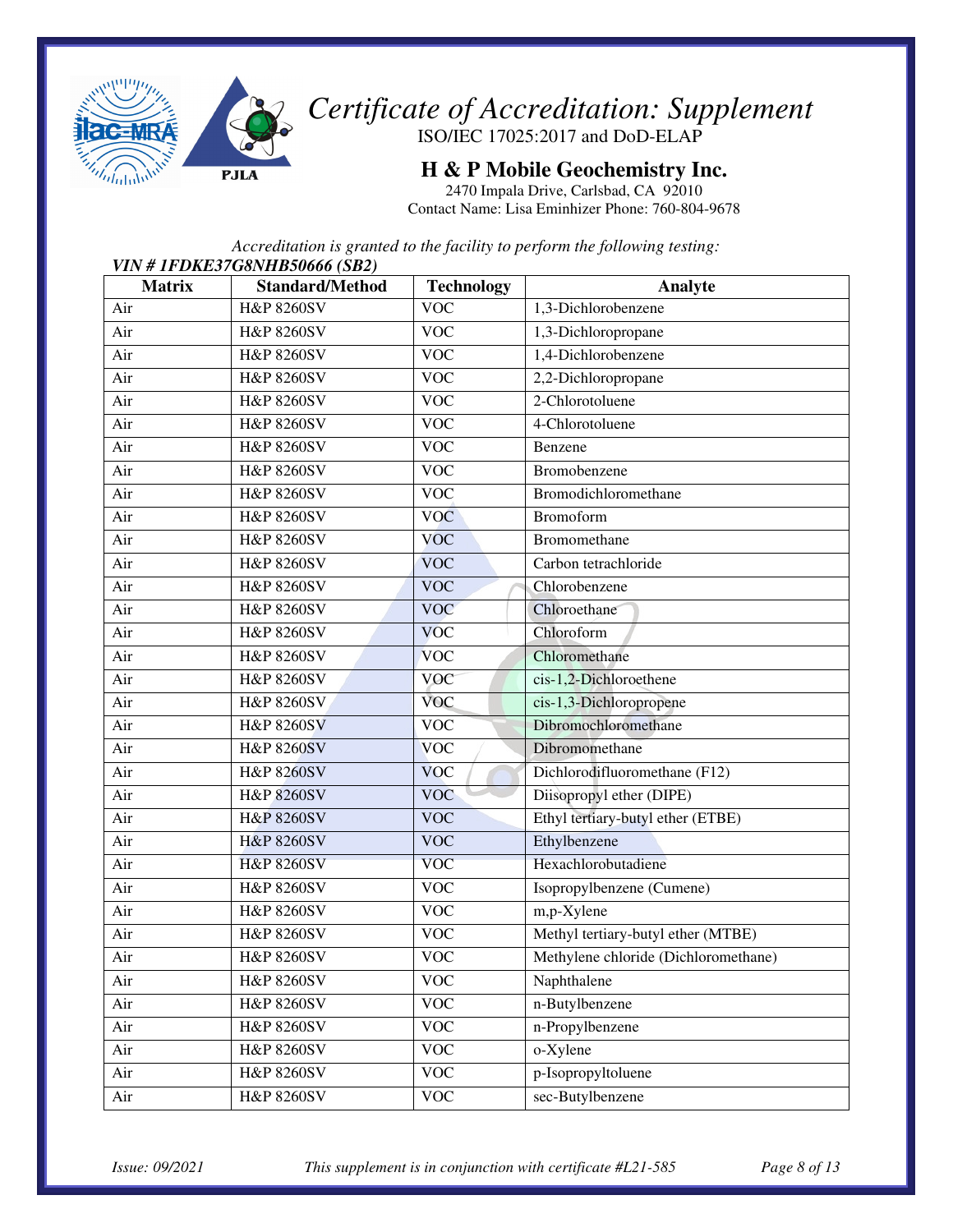

ISO/IEC 17025:2017 and DoD-ELAP

#### **H & P Mobile Geochemistry Inc.**

2470 Impala Drive, Carlsbad, CA 92010 Contact Name: Lisa Eminhizer Phone: 760-804-9678

*Accreditation is granted to the facility to perform the following testing:* 

| <i>VIN # 1FDKE37G8NHB50666 (SB2)</i> |                        |                   |                                   |  |
|--------------------------------------|------------------------|-------------------|-----------------------------------|--|
| <b>Matrix</b>                        | <b>Standard/Method</b> | <b>Technology</b> | Analyte                           |  |
| Air                                  | H&P 8260SV             | <b>VOC</b>        | Styrene                           |  |
| Air                                  | <b>H&amp;P 8260SV</b>  | <b>VOC</b>        | tert-Butylbenzene                 |  |
| Air                                  | <b>H&amp;P 8260SV</b>  | <b>VOC</b>        | Tertiary-amyl methyl ether (TAME) |  |
| Air                                  | H&P 8260SV             | <b>VOC</b>        | Tertiary-butyl alcohol (TBA)      |  |
| Air                                  | <b>H&amp;P 8260SV</b>  | <b>VOC</b>        | Tetrachloroethene                 |  |
| Air                                  | <b>H&amp;P 8260SV</b>  | <b>VOC</b>        | Toluene                           |  |
| Air                                  | <b>H&amp;P 8260SV</b>  | <b>VOC</b>        | trans-1,2-Dichloroethene          |  |
| Air                                  | <b>H&amp;P 8260SV</b>  | <b>VOC</b>        | trans-1,3-Dichloropropene         |  |
| Air                                  | <b>H&amp;P 8260SV</b>  | <b>VOC</b>        | Trichloroethene                   |  |
| Air                                  | H&P 8260SV             | <b>VOC</b>        | Trichlorofluoromethane (F11)      |  |
| Air                                  | H&P 8260SV             | <b>VOC</b>        | Vinyl chloride                    |  |
| Aqueous                              | <b>EPA 8260B</b>       | <b>VOC</b>        | p-Isopropyltoluene                |  |
| Aqueous/Solid                        | <b>EPA 8260B</b>       | <b>VOC</b>        | 1,1,1,2-Tetrachloroethane         |  |
| Aqueous/Solid                        | <b>EPA 8260B</b>       | <b>VOC</b>        | 1,1,1- Trichloroethane            |  |
| Aqueous/Solid                        | <b>EPA 8260B</b>       | <b>VOC</b>        | 1,1,2,2-Tetrachloroethane         |  |
| Aqueous/Solid                        | <b>EPA 8260B</b>       | <b>VOC</b>        | 1,1,2-Trichloroethane             |  |
| Aqueous/Solid                        | <b>EPA 8260B</b>       | <b>VOC</b>        | 1,1-Dichloroethane                |  |
| Aqueous/Solid                        | <b>EPA 8260B</b>       | <b>VOC</b>        | 1,1-Dichloroethene                |  |
| Aqueous/Solid                        | <b>EPA 8260B</b>       | <b>VOC</b>        | 1,1-Dichloropropene               |  |
| Aqueous/Solid                        | <b>EPA 8260B</b>       | <b>VOC</b>        | 1,2,3-Trichloropropane            |  |
| Aqueous/Solid                        | <b>EPA 8260B</b>       | <b>VOC</b>        | 1,2,4 -Trichlorobenzene           |  |
| Aqueous/Solid                        | <b>EPA 8260B</b>       | <b>VOC</b>        | 1,2,4-Trimethylbenzene            |  |
| Aqueous/Solid                        | <b>EPA 8260B</b>       | <b>VOC</b>        | 1,2-Dibromo-3-chloropropane       |  |
| Aqueous/Solid                        | <b>EPA 8260B</b>       | <b>VOC</b>        | 1,2-Dibromoethane (EDB)           |  |
| Aqueous/Solid                        | <b>EPA 8260B</b>       | <b>VOC</b>        | 1,2-Dichlorobenzene               |  |
| Aqueous/Solid                        | <b>EPA 8260B</b>       | <b>VOC</b>        | 1,2- Dichloroethane (EDC)         |  |
| Aqueous/Solid                        | <b>EPA 8260B</b>       | <b>VOC</b>        | 1,2- Dichloropropane              |  |
| Aqueous/Solid                        | <b>EPA 8260B</b>       | <b>VOC</b>        | 1,3,5-Trimethylbenzene            |  |
| Aqueous/Solid                        | <b>EPA 8260B</b>       | <b>VOC</b>        | 1,3- Dichlorobenzene              |  |
| Aqueous/Solid                        | <b>EPA 8260B</b>       | <b>VOC</b>        | 1,3- Dichloropropane              |  |
| Aqueous/Solid                        | <b>EPA 8260B</b>       | <b>VOC</b>        | 1,4- Dichlorobenzene              |  |
| Aqueous/Solid                        | <b>EPA 8260B</b>       | <b>VOC</b>        | 2,2- Dichloropropane              |  |
| Aqueous/Solid                        | <b>EPA 8260B</b>       | <b>VOC</b>        | 2-Chlorotoluene                   |  |
| Aqueous/Solid                        | <b>EPA 8260B</b>       | <b>VOC</b>        | 4-Chlorotoluene                   |  |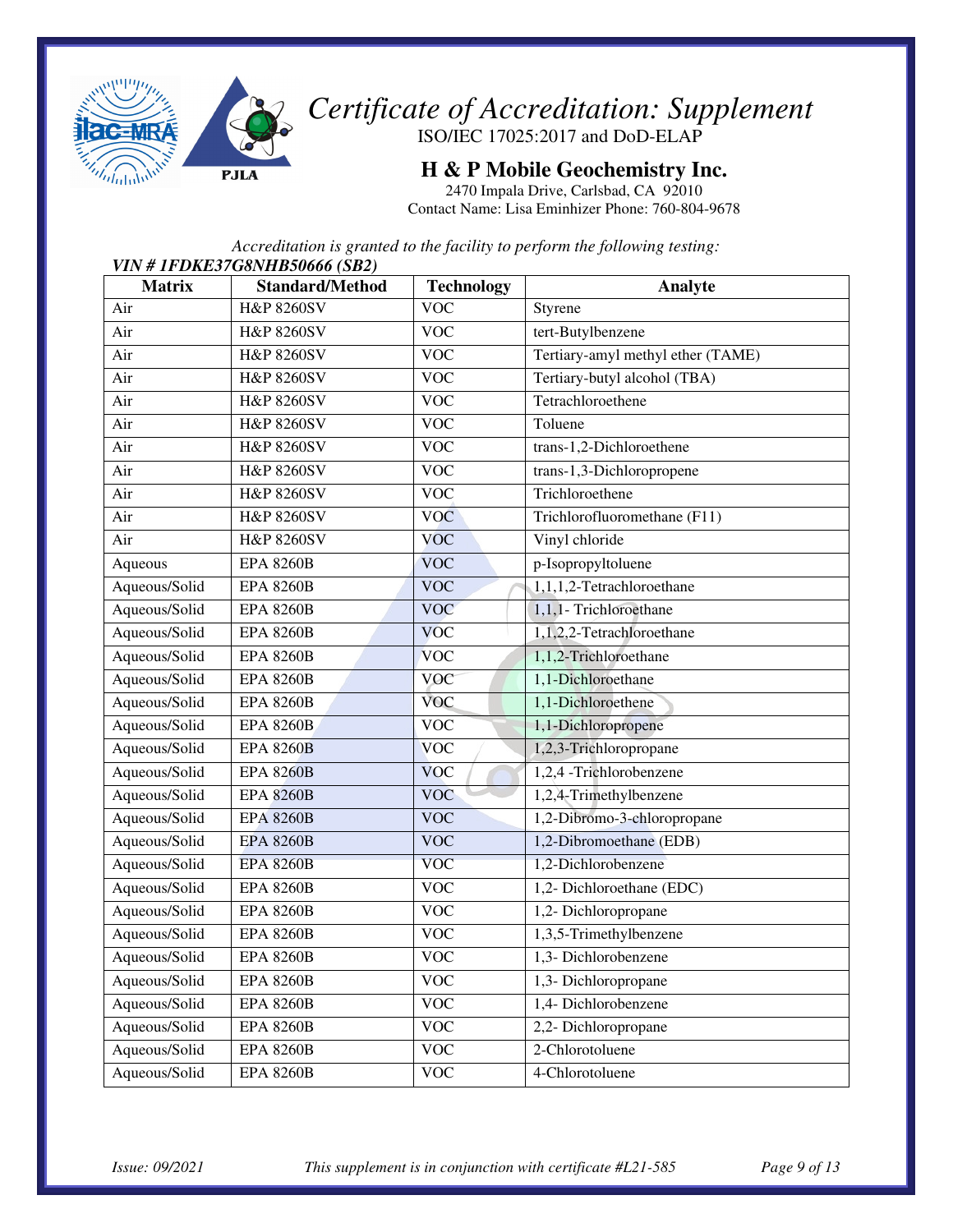

ISO/IEC 17025:2017 and DoD-ELAP

**H & P Mobile Geochemistry Inc.** 

2470 Impala Drive, Carlsbad, CA 92010 Contact Name: Lisa Eminhizer Phone: 760-804-9678

*Accreditation is granted to the facility to perform the following testing:* 

| <i>VIN # 1FDKE37G8NHB50666 (SB2)</i> |                        |                   |                                      |  |
|--------------------------------------|------------------------|-------------------|--------------------------------------|--|
| <b>Matrix</b>                        | <b>Standard/Method</b> | <b>Technology</b> | Analyte                              |  |
| Aqueous/Solid                        | <b>EPA 8260B</b>       | <b>VOC</b>        | Benzene                              |  |
| Aqueous/Solid                        | <b>EPA 8260B</b>       | <b>VOC</b>        | Bromobenzene                         |  |
| Aqueous/Solid                        | <b>EPA 8260B</b>       | <b>VOC</b>        | Bromochloromethane                   |  |
| Aqueous/Solid                        | <b>EPA 8260B</b>       | <b>VOC</b>        | Bromodichloromethane                 |  |
| Aqueous/Solid                        | <b>EPA 8260B</b>       | <b>VOC</b>        | Bromoform                            |  |
| Aqueous/Solid                        | <b>EPA 8260B</b>       | <b>VOC</b>        | Bromomethane                         |  |
| Aqueous/Solid                        | <b>EPA 8260B</b>       | <b>VOC</b>        | Carbon Tetrachloride                 |  |
| Aqueous/Solid                        | <b>EPA 8260B</b>       | <b>VOC</b>        | Chlorobenzene                        |  |
| Aqueous/Solid                        | <b>EPA 8260B</b>       | <b>VOC</b>        | Chloroethane                         |  |
| Aqueous/Solid                        | <b>EPA 8260B</b>       | <b>VOC</b>        | Chloroform                           |  |
| Aqueous/Solid                        | <b>EPA 8260B</b>       | <b>VOC</b>        | Chloromethane                        |  |
| Aqueous/Solid                        | <b>EPA 8260B</b>       | <b>VOC</b>        | cis-1,2-Dichloroethene               |  |
| Aqueous/Solid                        | <b>EPA 8260B</b>       | <b>VOC</b>        | cis-1,3-Dichloropropene              |  |
| Aqueous/Solid                        | <b>EPA 8260B</b>       | <b>VOC</b>        | Dibromochloromethane                 |  |
| Aqueous/Solid                        | <b>EPA 8260B</b>       | <b>VOC</b>        | Dibromomethane                       |  |
| Aqueous/Solid                        | <b>EPA 8260B</b>       | <b>VOC</b>        | Dichlorodifluoromethane (F12)        |  |
| Aqueous/Solid                        | <b>EPA 8260B</b>       | <b>VOC</b>        | Ethylbenzene                         |  |
| Aqueous/Solid                        | <b>EPA 8260B</b>       | <b>VOC</b>        | Hexachlorobutadiene                  |  |
| Aqueous/Solid                        | <b>EPA 8260B</b>       | <b>VOC</b>        | Isopropylbenzene (Cumene)            |  |
| Aqueous/Solid                        | <b>EPA 8260B</b>       | <b>VOC</b>        | m,p-Xylene                           |  |
| Aqueous/Solid                        | <b>EPA 8260B</b>       | <b>VOC</b>        | Methyl tertiary-butyl ether (MTBE)   |  |
| Aqueous/Solid                        | <b>EPA 8260B</b>       | <b>VOC</b>        | Methylene chloride (Dichloromethane) |  |
| Aqueous/Solid                        | <b>EPA 8260B</b>       | <b>VOC</b>        | Naphthalene                          |  |
| Aqueous/Solid                        | <b>EPA 8260B</b>       | <b>VOC</b>        | n-Butylbenzene                       |  |
| Aqueous/Solid                        | <b>EPA 8260B</b>       | <b>VOC</b>        | n-Propylbenzene                      |  |
| Aqueous/Solid                        | <b>EPA 8260B</b>       | <b>VOC</b>        | o-Xylene                             |  |
| Aqueous/Solid                        | <b>EPA 8260B</b>       | <b>VOC</b>        | sec-Butylbenzene                     |  |
| Aqueous/Solid                        | <b>EPA 8260B</b>       | <b>VOC</b>        | Styrene                              |  |
| Aqueous/Solid                        | <b>EPA 8260B</b>       | <b>VOC</b>        | tert-Butylbenzene                    |  |
| Aqueous/Solid                        | <b>EPA 8260B</b>       | <b>VOC</b>        | Tetrachloroethene                    |  |
| Aqueous/Solid                        | <b>EPA 8260B</b>       | <b>VOC</b>        | Toluene                              |  |
| Aqueous/Solid                        | <b>EPA 8260B</b>       | <b>VOC</b>        | trans-1,2-Dichloroethene             |  |
| Aqueous/Solid                        | <b>EPA 8260B</b>       | <b>VOC</b>        | trans-1,3-Dichloropropene            |  |
| Aqueous/Solid                        | <b>EPA 8260B</b>       | <b>VOC</b>        | Trichloroethene                      |  |
| Aqueous/Solid                        | <b>EPA 8260B</b>       | <b>VOC</b>        | Trichlorofluoromethane (F11)         |  |

*Issue: 09/2021 This supplement is in conjunction with certificate #L21-585 Page 10 of 13*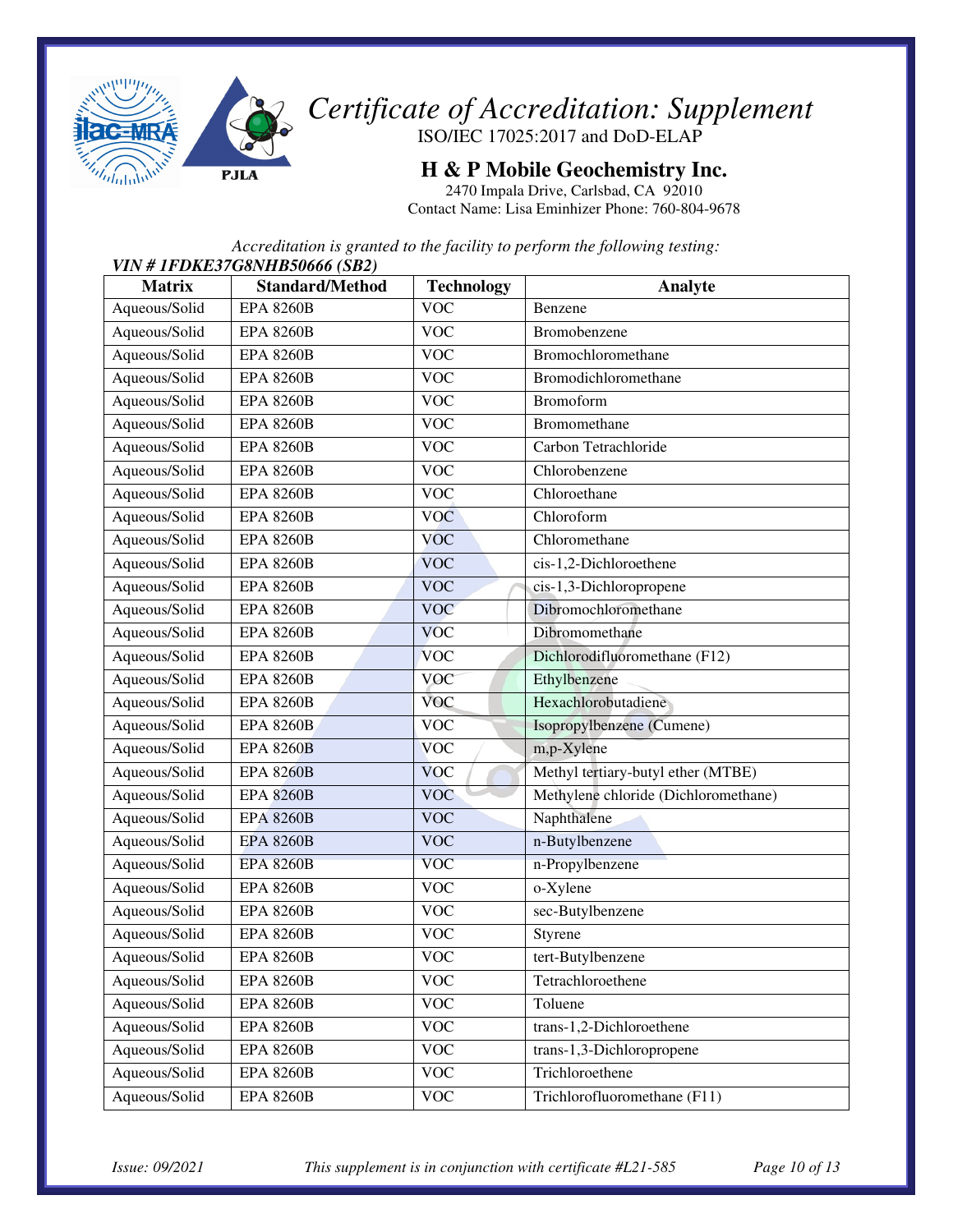

ISO/IEC 17025:2017 and DoD-ELAP

## **H & P Mobile Geochemistry Inc.**

2470 Impala Drive, Carlsbad, CA 92010 Contact Name: Lisa Eminhizer Phone: 760-804-9678

*Accreditation is granted to the facility to perform the following testing:* 

#### *VIN # 1FDKE37G8NHB50666 (SB2)*

| <b>Matrix</b> | <b>Standard/Method</b> | <b>Technology</b> | Analyte                               |
|---------------|------------------------|-------------------|---------------------------------------|
| Aqueous/Solid | <b>EPA 8260B</b>       | <b>VOC</b>        | Vinyl chloride                        |
| Solid         | <b>EPA 8260B</b>       | <b>VOC</b>        | 1,1,2-Trichlorotrifluoroethane (F113) |
| Solid         | <b>EPA 8260B</b>       | <b>VOC</b>        | 1,2,3-Trichlorobenzene                |
| Solid         | <b>EPA 8260B</b>       | <b>VOC</b>        | Diisopropyl ether (DIPE)              |
| Solid         | <b>EPA 8260B</b>       | <b>VOC</b>        | Tertiary-amyl methyl ether (TAME)     |

#### *VIN # 1FTRS4XV4HKA39748 (Lab 4)*

| <b>Matrix</b> | <b>Standard/Method</b> | <b>Technology</b> | Analyte                               |
|---------------|------------------------|-------------------|---------------------------------------|
| Air           | <b>H&amp;P 8260SV</b>  | <b>VOC</b>        | 1,1-Difluoroethane (LCC)              |
| Air           | <b>H&amp;P 8260SV</b>  | <b>VOC</b>        | 1,1,1,2-Tetrachloroethane             |
| Air           | <b>H&amp;P 8260SV</b>  | <b>VOC</b>        | 1,1,1-Trichloroethane                 |
| Air           | <b>H&amp;P 8260SV</b>  | <b>VOC</b>        | 1,1,2,2-Tetrachloroethane             |
| Air           | <b>H&amp;P 8260SV</b>  | <b>VOC</b>        | 1,1,2-Trichloroethane                 |
| Air           | <b>H&amp;P 8260SV</b>  | <b>VOC</b>        | 1,1,2-Trichlorotrifluoroethane (F113) |
| Air           | <b>H&amp;P 8260SV</b>  | <b>VOC</b>        | 1,1-Dichloroethane                    |
| Air           | <b>H&amp;P 8260SV</b>  | <b>VOC</b>        | 1,1-Dichloroethene                    |
| Air           | <b>H&amp;P 8260SV</b>  | <b>VOC</b>        | 1,1-Dichloropropene                   |
| Air           | <b>H&amp;P 8260SV</b>  | <b>VOC</b>        | 1,2,3-Trichlorobenzene                |
| Air           | <b>H&amp;P 8260SV</b>  | <b>VOC</b>        | 1,2,3-Trichloropropane                |
| Air           | <b>H&amp;P 8260SV</b>  | <b>VOC</b>        | 1,2,4-Trichlorobenzene                |
| Air           | <b>H&amp;P 8260SV</b>  | <b>VOC</b>        | 1,2,4-Trimethylbenzene                |
| Air           | <b>H&amp;P 8260SV</b>  | <b>VOC</b>        | 1,2-Dibromo-3-chloropropane           |
| Air           | <b>H&amp;P 8260SV</b>  | <b>VOC</b>        | 1,2-Dibromoethane (EDB)               |
| Air           | <b>H&amp;P 8260SV</b>  | <b>VOC</b>        | 1,2-Dichlorobenzene                   |
| Air           | <b>H&amp;P 8260SV</b>  | <b>VOC</b>        | 1,2-Dichloroethane (EDC)              |
| Air           | <b>H&amp;P 8260SV</b>  | <b>VOC</b>        | 1,2-Dichloropropane                   |
| Air           | <b>H&amp;P 8260SV</b>  | <b>VOC</b>        | 1,3,5-Trimethylbenzene                |
| Air           | <b>H&amp;P 8260SV</b>  | <b>VOC</b>        | 1,3-Dichlorobenzene                   |
| Air           | <b>H&amp;P 8260SV</b>  | <b>VOC</b>        | 1,3-Dichloropropane                   |
| Air           | <b>H&amp;P 8260SV</b>  | <b>VOC</b>        | 1,4-Dichlorobenzene                   |
| Air           | <b>H&amp;P 8260SV</b>  | <b>VOC</b>        | 2,2-Dichloropropane                   |
| Air           | <b>H&amp;P 8260SV</b>  | <b>VOC</b>        | 2-Chlorotoluene                       |
| Air           | <b>H&amp;P 8260SV</b>  | <b>VOC</b>        | 4-Chlorotoluene                       |
| Air           | <b>H&amp;P 8260SV</b>  | <b>VOC</b>        | Benzene                               |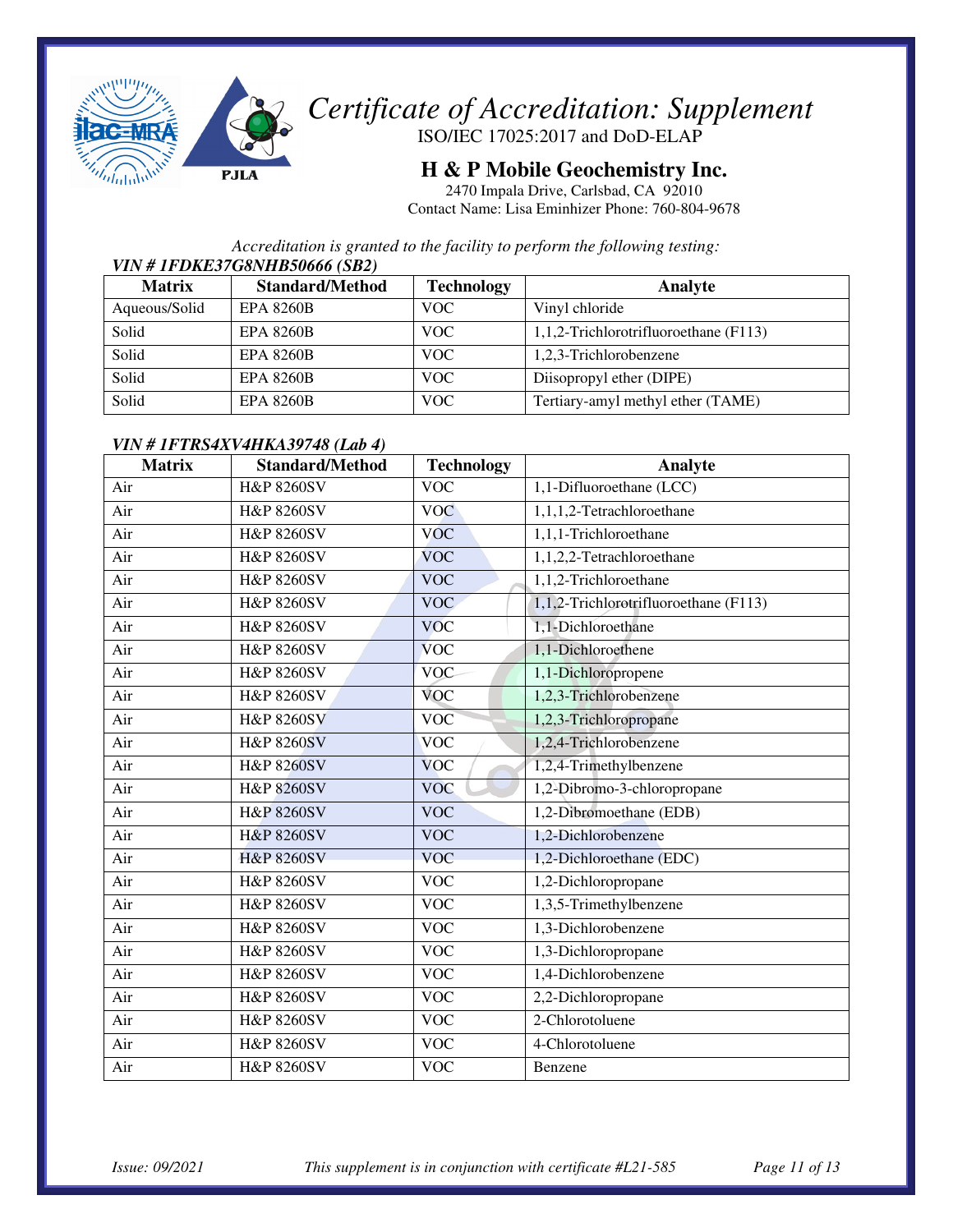

ISO/IEC 17025:2017 and DoD-ELAP

**H & P Mobile Geochemistry Inc.** 

2470 Impala Drive, Carlsbad, CA 92010 Contact Name: Lisa Eminhizer Phone: 760-804-9678

*Accreditation is granted to the facility to perform the following testing:* 

| VIN # 1FTRS4XV4HKA39748 (Lab 4) |                        |                   |                                      |  |  |  |
|---------------------------------|------------------------|-------------------|--------------------------------------|--|--|--|
| <b>Matrix</b>                   | <b>Standard/Method</b> | <b>Technology</b> | <b>Analyte</b>                       |  |  |  |
| Air                             | H&P 8260SV             | <b>VOC</b>        | Bromobenzene                         |  |  |  |
| Air                             | <b>H&amp;P 8260SV</b>  | <b>VOC</b>        | Bromodichloromethane                 |  |  |  |
| Air                             | <b>H&amp;P 8260SV</b>  | <b>VOC</b>        | Bromoform                            |  |  |  |
| Air                             | <b>H&amp;P 8260SV</b>  | <b>VOC</b>        | Bromomethane                         |  |  |  |
| Air                             | <b>H&amp;P 8260SV</b>  | <b>VOC</b>        | Carbon tetrachloride                 |  |  |  |
| Air                             | <b>H&amp;P 8260SV</b>  | <b>VOC</b>        | Chlorobenzene                        |  |  |  |
| Air                             | <b>H&amp;P 8260SV</b>  | <b>VOC</b>        | Chloroethane                         |  |  |  |
| Air                             | <b>H&amp;P 8260SV</b>  | <b>VOC</b>        | Chloroform                           |  |  |  |
| Air                             | <b>H&amp;P 8260SV</b>  | <b>VOC</b>        | Chloromethane                        |  |  |  |
| Air                             | <b>H&amp;P 8260SV</b>  | <b>VOC</b>        | cis-1,2-Dichloroethene               |  |  |  |
| Air                             | H&P 8260SV             | <b>VOC</b>        | cis-1,3-Dichloropropene              |  |  |  |
| Air                             | <b>H&amp;P 8260SV</b>  | <b>VOC</b>        | Dibromochloromethane                 |  |  |  |
| Air                             | <b>H&amp;P 8260SV</b>  | <b>VOC</b>        | Dibromomethane                       |  |  |  |
| Air                             | H&P 8260SV             | <b>VOC</b>        | Dichlorodifluoromethane (F12)        |  |  |  |
| Air                             | H&P 8260SV             | <b>VOC</b>        | Diisopropyl ether (DIPE)             |  |  |  |
| Air                             | <b>H&amp;P 8260SV</b>  | <b>VOC</b>        | Ethyl tertiary-butyl ether (ETBE)    |  |  |  |
| Air                             | <b>H&amp;P 8260SV</b>  | <b>VOC</b>        | Ethylbenzene                         |  |  |  |
| Air                             | H&P 8260SV             | <b>VOC</b>        | Hexachlorobutadiene                  |  |  |  |
| Air                             | <b>H&amp;P 8260SV</b>  | <b>VOC</b>        | Isopropylbenzene (Cumene)            |  |  |  |
| Air                             | <b>H&amp;P 8260SV</b>  | <b>VOC</b>        | m,p-Xylene                           |  |  |  |
| Air                             | <b>H&amp;P 8260SV</b>  | <b>VOC</b>        | Methyl tertiary-butyl ether (MTBE)   |  |  |  |
| Air                             | <b>H&amp;P 8260SV</b>  | <b>VOC</b>        | Methylene chloride (Dichloromethane) |  |  |  |
| Air                             | <b>H&amp;P 8260SV</b>  | <b>VOC</b>        | Naphthalene                          |  |  |  |
| Air                             | <b>H&amp;P 8260SV</b>  | <b>VOC</b>        | n-Butylbenzene                       |  |  |  |
| Air                             | <b>H&amp;P 8260SV</b>  | <b>VOC</b>        | n-Propylbenzene                      |  |  |  |
| Air                             | <b>H&amp;P 8260SV</b>  | <b>VOC</b>        | o-Xylene                             |  |  |  |
| Air                             | <b>H&amp;P 8260SV</b>  | <b>VOC</b>        | p-Isopropyltoluene                   |  |  |  |
| Air                             | <b>H&amp;P 8260SV</b>  | <b>VOC</b>        | sec-Butylbenzene                     |  |  |  |
| Air                             | <b>H&amp;P 8260SV</b>  | <b>VOC</b>        | Styrene                              |  |  |  |
| Air                             | H&P 8260SV             | <b>VOC</b>        | tert-Butylbenzene                    |  |  |  |
| Air                             | <b>H&amp;P 8260SV</b>  | <b>VOC</b>        | Tertiary-amyl methyl ether (TAME)    |  |  |  |
| Air                             | H&P 8260SV             | <b>VOC</b>        | Tertiary-butyl alcohol (TBA)         |  |  |  |
| Air                             | H&P 8260SV             | <b>VOC</b>        | Tetrachloroethene                    |  |  |  |
| Air                             | <b>H&amp;P 8260SV</b>  | <b>VOC</b>        | Toluene                              |  |  |  |
| Air                             | <b>H&amp;P 8260SV</b>  | <b>VOC</b>        | trans-1,2-Dichloroethene             |  |  |  |